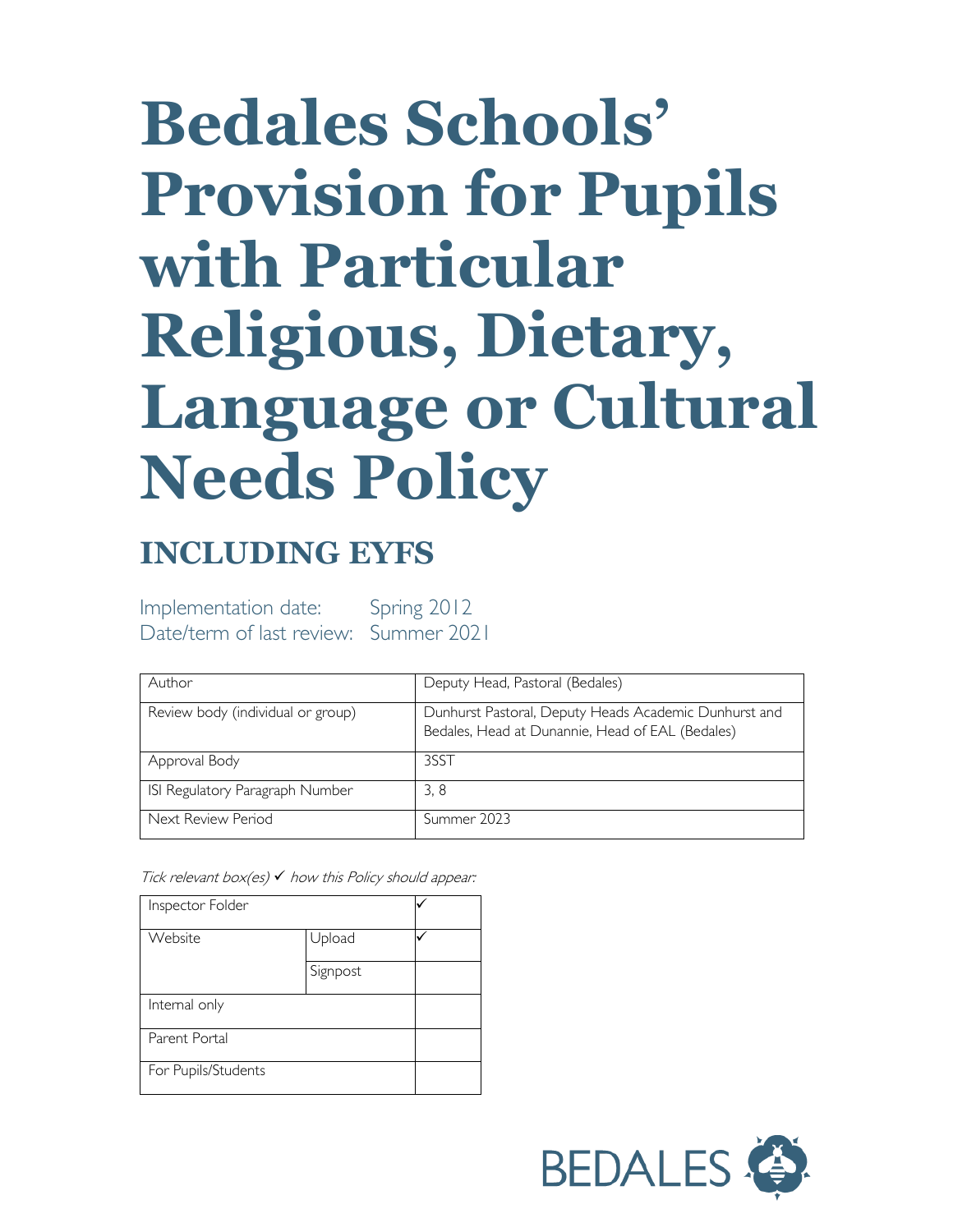## **Provision for Pupils with Particular Religious, Dietary, Language or Cultural Needs Policy**

The School is a 2.5-18yrs day and boarding school for boys and girls. The School is nondenominational and welcomes staff and children from many different ethnic groups, backgrounds and creeds. Human rights and freedoms are respected.

We comply with all legislation prohibiting discrimination, notably the Equality Act 2010. In particular, we do not discriminate against the protected characteristics of the Act or cultural or linguistic background, special educational need, sexual orientation, gender reassignment, academic and sporting ability. There is no bar to admission, provided that we can make reasonable adjustments that enable us to deliver a Bedales education and that enable the pupil to benefit fully from that education. We are committed to widening access to as broad a range of pupils as may comply with the Schools' admissions requirements.

The admissions process ensures that the particular needs of every pupil joining the Bedales Schools are identified and this information is passed on to the school the pupil will be joining.

Dietary needs are met and we ensure that a wide range of choice is offered to ensure interest and options are available for all pupils. Bedales Schools is a 'no nut' school. The Boarding Team are fully informed to ensure that snacks and informal boarding activities which may include food cater for all. Dunannie has a separate Food and Drink Policy.

The language needs of non-native English speakers are assessed by the English as an Additional Language Department and support is available in all schools.

There is no formal worship at Bedales Schools but places of quiet for personal reflection are available. We respect the special religious festivals of all faiths and support families when absence is requested in order for pupils to observe these. See Appendix 1 for arrangements for Ramadan.

Pupils are invited to share their faith through assemblies, JAW and through our open discursive approach in lessons, in houses and generally throughout the school. The curriculum is broad and inclusive to enable faith to be explored in its widest context, encouraging the sharing of ideas, acceptance and celebration of all faiths or none.

\_\_\_\_\_\_\_\_\_\_\_\_\_\_\_\_\_\_\_\_\_\_\_\_\_\_\_\_\_\_\_\_\_\_\_\_\_\_\_\_\_\_\_\_\_\_\_\_\_\_\_\_\_\_\_\_\_\_\_\_\_\_\_\_\_\_\_\_\_\_\_\_\_\_\_\_\_\_

NB: All School Policies are available to staff and can be found here: [T:\ThreeSchools\Policies\\_Handbooks\\_Key\\_Documentation\Staff\\_viewable](file://vm-009-fs/root$/ThreeSchools/Policies_Handbooks_Key_Documentation/Staff_viewable)

**Provision for Pupils with Particular Religious, Dietary, Language or Cultural Needs Policy 2**

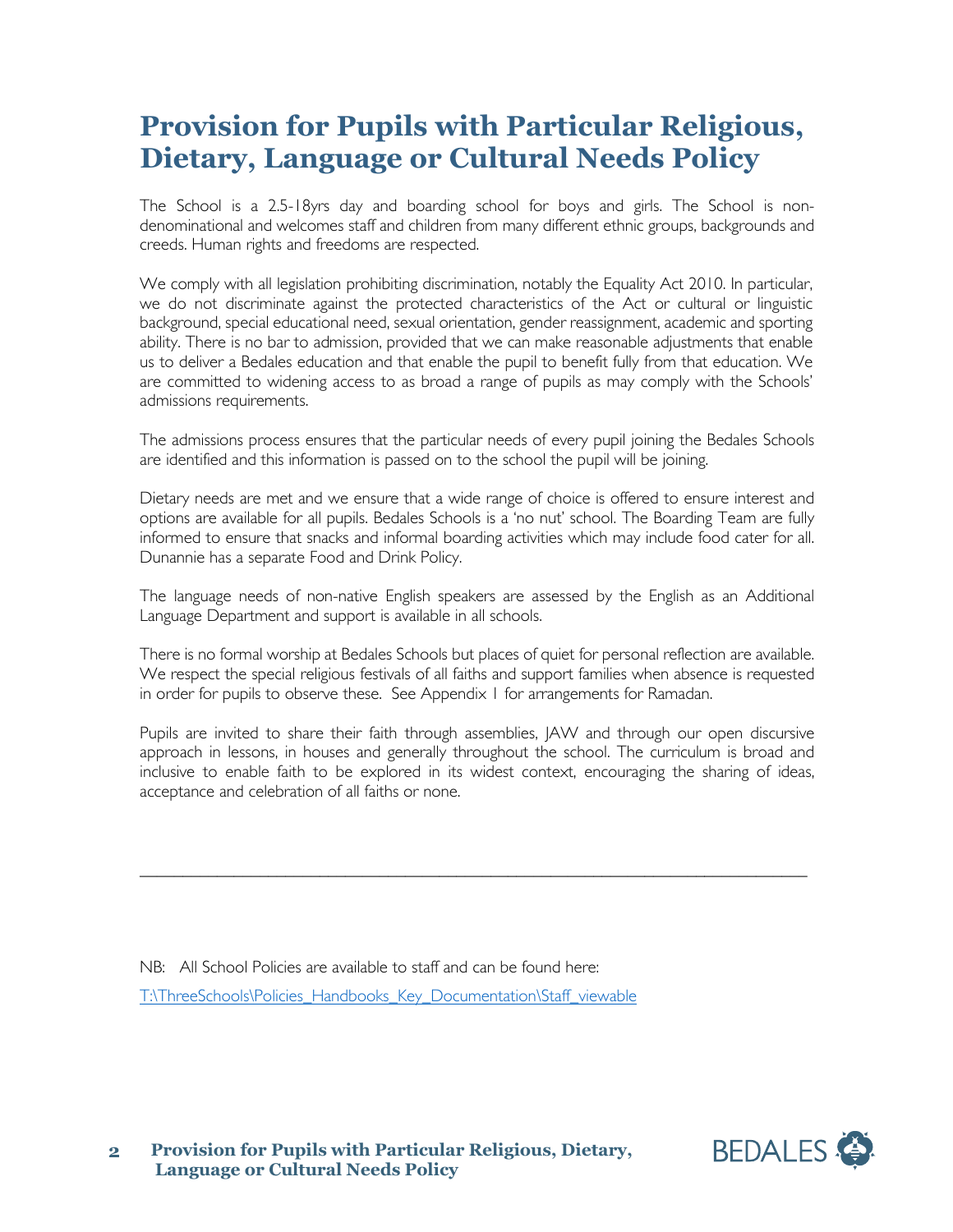### Appendix 1: Arrangements for Ramadan

The Muslim Council of Britain advises that Muslims are encouraged to continue with their normal life during Ramadan, coping with normal life under a different set of guidelines.

Pupils who are fasting get up before dawn to have their breakfast. This interrupts their sleep pattern. Similarly, they may need to stay up later than usual to break their fast in darkness. The school ethos encourages respect for others, kindness, forgiveness, avoidance of bad language and poor behaviour. There are numerous opportunities to help the poor in the local community, including donating or working at food banks.

Boarders are welcome to invite their peers to share food when they are breaking their fast. In addition, should Muslim Day pupils wish to invite boarding peers to their home to do the same, they should speak with housestaff to see if arrangements can be made.

Staff encourage pupils to avoid excessive exertion in physical education to prevent dehydration.

#### Examinations during Ramadan

Pupils taking internal exams may request that they be taken before or after the formal exam period or later in the day if they find preparing for exams and fasting impacts their ability to revise or take exams.

#### Parents Evenings and School Functions

During Ramadan, the evenings can be a very busy period for Muslim families; particularly if the opening of the fast (Iftar) falls in the early evening. In addition, some adults will spend their time observing additional religious activities, e.g. special evening prayers at the mosque. If a parent is unable to attend a parents' meeting or function during Ramadan, they are encouraged to contact their son/daughter's tutor.

#### Exemption from fasting

There are certain circumstances and conditions in which Muslims are exempt from fasting. These include menstruation, those for whom fasting is likely to have a detrimental effect on health and physical wellbeing and those who cannot survive without taking medication or nourishment e.g. diabetics. Those travelling on long and difficult journeys may not fast if it is likely to cause undue hardship. If fasting days are not completed, then they would have to be made up at a later date or in some circumstances compensated for as prescribed by Islam e.g. feeding the poor.

#### Medication

No oral medication can be taken by a person who is fasting, but anyone needing regular medication during fasting hours is normally exempt from fasting in any case. Medication can be taken once the fast has been broken. Medical injections can be had by a person who is fasting, although not those injections that influence body nutrition – guidance should be sought on specific issues if necessary. During emergencies, where a child's life is at risk or severe illness is diagnosed, then medicine should be administered. Routine vaccinations should be scheduled for other times of the year.

#### Sex education

**Provision for Pupils with Particular Religious, Dietary, Language or Cultural Needs Policy 3**